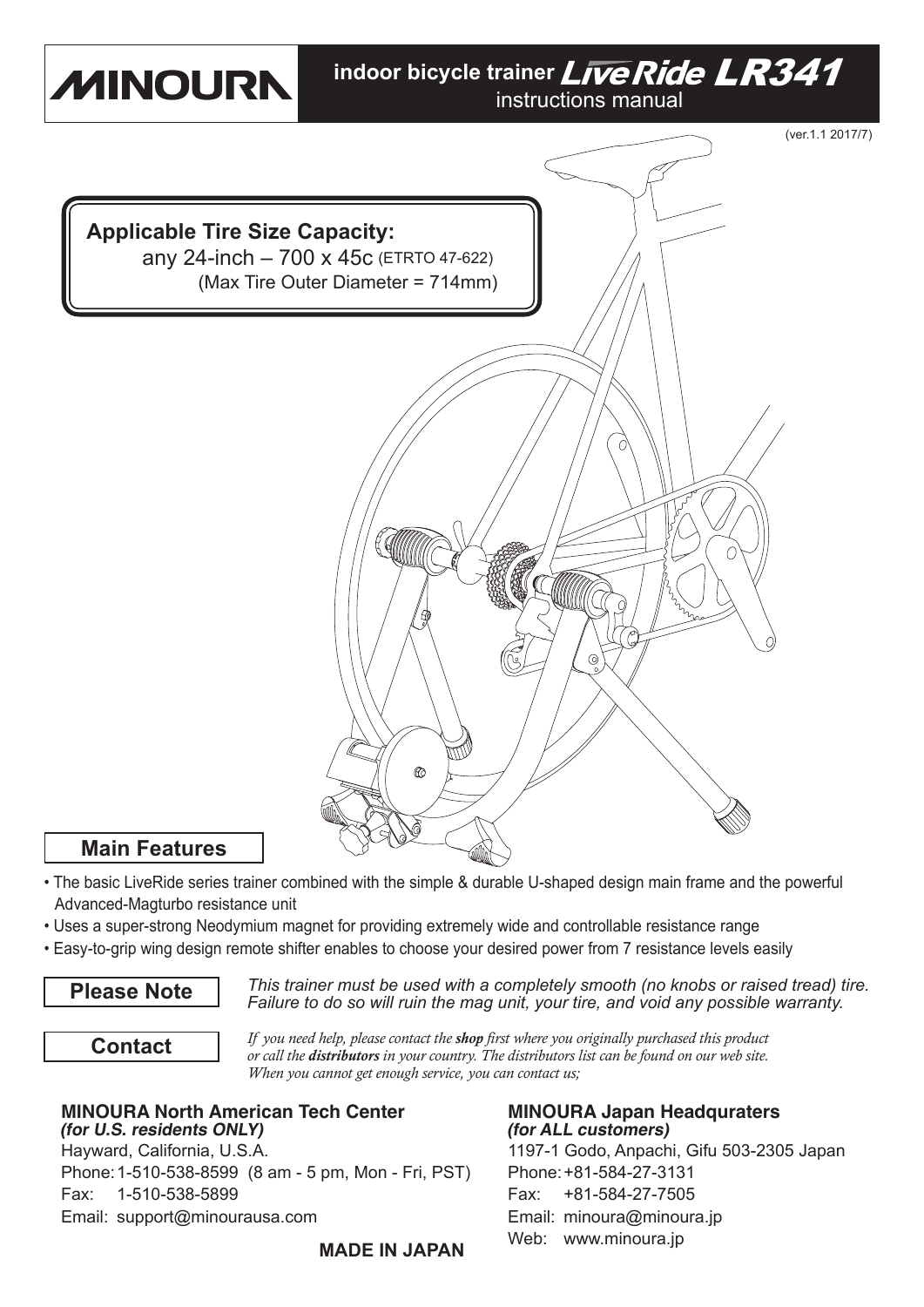- For use with a normal 2-wheel bicycle only. Do not use a tandem, recumbent, track racer or other.
- Fits rear wheel hub width between 120mm and 148mm with the standard 9mm quick release skewer type or the plain hub nut type. Cannot be used on any other bikes such as 1) narrower than 120mm width, 2) equipped with internal transmission, and 3) 12mm thru axle type hub.
- The right side coupling has a black plastic cover (Grommet) in standard on LR341. This is for protecting the quick release skewer's nut from scratching, but if you use a bike with the nut type rear wheel axle, remove Grommet for better stability.
- Fits tire size between 24" and 700x45c (ETRTO 47-622). To use 24x1.75" or smaller tire, install the supplied Small Wheel Adapter between the Mag unit and the base bracket. 29" tires cannot be used on LR341.
- Some assembly required. Use correct tools (10mm spanner and M5 & M4 hex wrenches). The kit contains only M5 hex wrench.
- Use the supplied rear quick release skewer for maximum stability. The hub clamping parts (couplings) fits the supplied quick release skewer only. Minoura is not responsible for any problem caused from using your own skewer.
- Use on flat and level floor or ground for your safety.
- Adjust the roller pressure to the rear tire properly in order to maximize your tire life. Tire and roller contact will eventually wear both your tire and the trainer roller. Wipe the tire surface to remove any solid dust away before setting the bike on the trainer in order to maximize the drive roller life.
- Check and adjust the remote shifter cable tension properly when you cannot set at L or H even though you turn the shifter lever.
- Touching the spinning wheel and/or any other moving parts while training may cause serious injury. Keep children and pets away from the trainer when in use.
- It is not possible to convert the remote controllable resistance unit to the non-remote version one. Removing the remote shifting device means fixing the resistance level at the highest range.
- If you feel any strange noise or smell, stop using LR341 immediately and contact the retailer where you purchased the trainer.
- To protect the floor or carpet from stain and sweat during workout, we recommend you to put a sheet or mat under the trainer and bike.
- Any warranty will be void if you use LR341 for other purpose than instructed. Minorua offers 1-year limited warranty on this product from the date of your purchase for any problem caused by manufacturer's defect. Any damage or problem caused by transporting process is not covered under warranty. Any damage from shipping or moving must be made to the shipping company. Read the enclosed "Minoura Limited Warranty Policy" card for more detail. For the latest information, refer Minoura web site (http://www.minoura.jp/english/).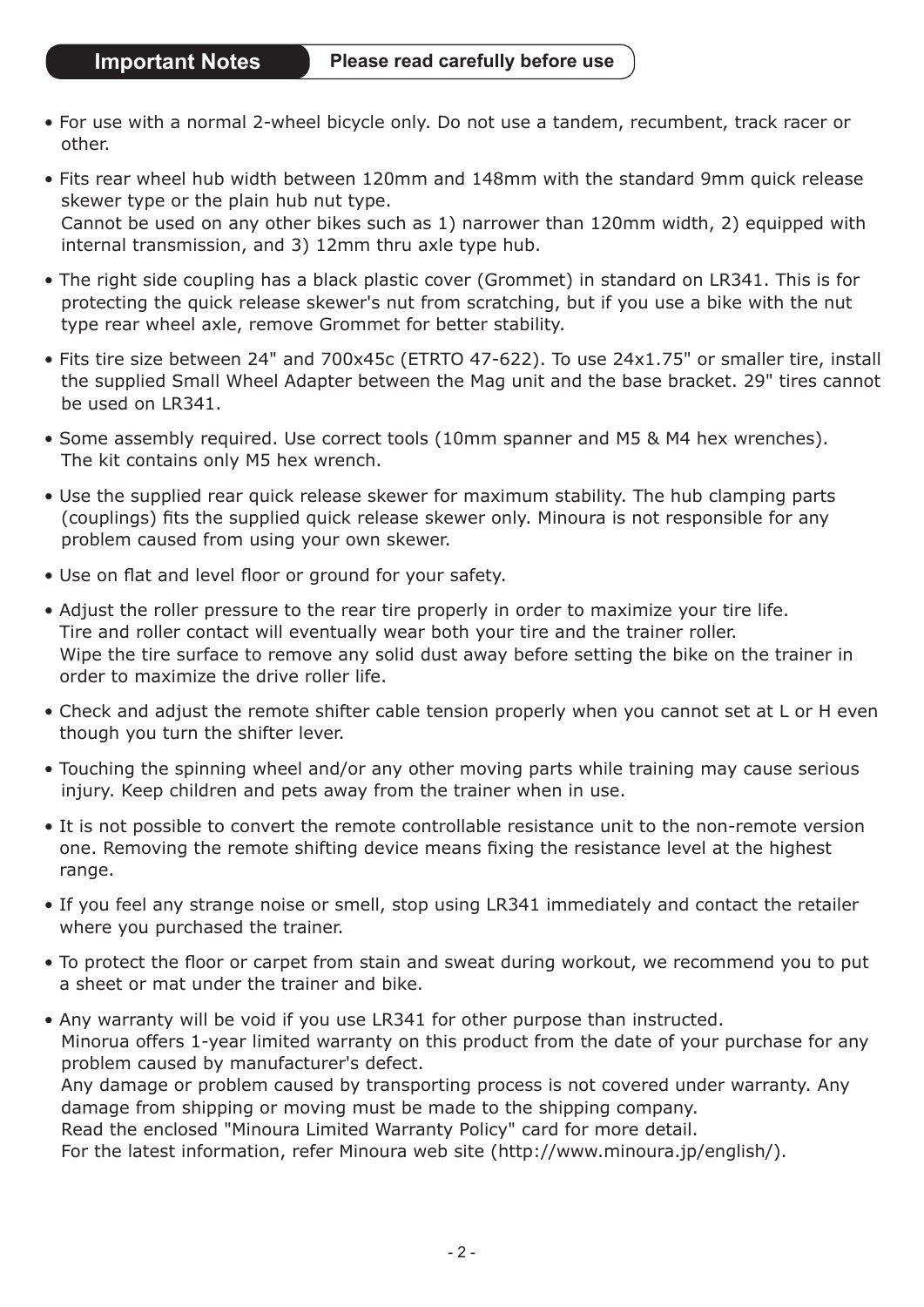## **About Quick Release Skewer**

A Quick Release Skewer is a device used to easily install or remove the wheels from your bicycle frame.

Most sport bicycles come with a Q/R. We suggest when using the trainer you replace the Q/R to the supplied one to promise a correct fit.





To remove your current  $Q/R$ , pull the lever down to open the Q/R.

Then turn the nut counter-clockwise until it comes off.



**2** Install the supplied skewer to the wheel.<br>Insert the left side acorn spring to the shaft then insert into the hole of the hub. Attach another acorn spring and the nut on the opposite side. Temporarily tighten the nut.



Raise up the lever. Adjust the nut tightening until you feel resistance on your palm when the lever becomes the position that it aligns to the shaft.



**!** *Acorn spring must be positioned that the narrower side faces inward.*



*Set the Q/R lever angle between the 12 and 4 o'clock position. Any other angle may cause the bike to detach from the couplings.*





 $\overline{3}$  Firmly push the lever into the locked position with your palm. with your palm.



(Fig. D)

**!** *When you tighten the Q/R, make sure the wheel is located exactly in the center of the bike frame. Do not leave the wheel at an angle.*



**!** *If the Q/R has not been tightened proper-ly, it could cause the wheel to come out of the frame and cause an accident.*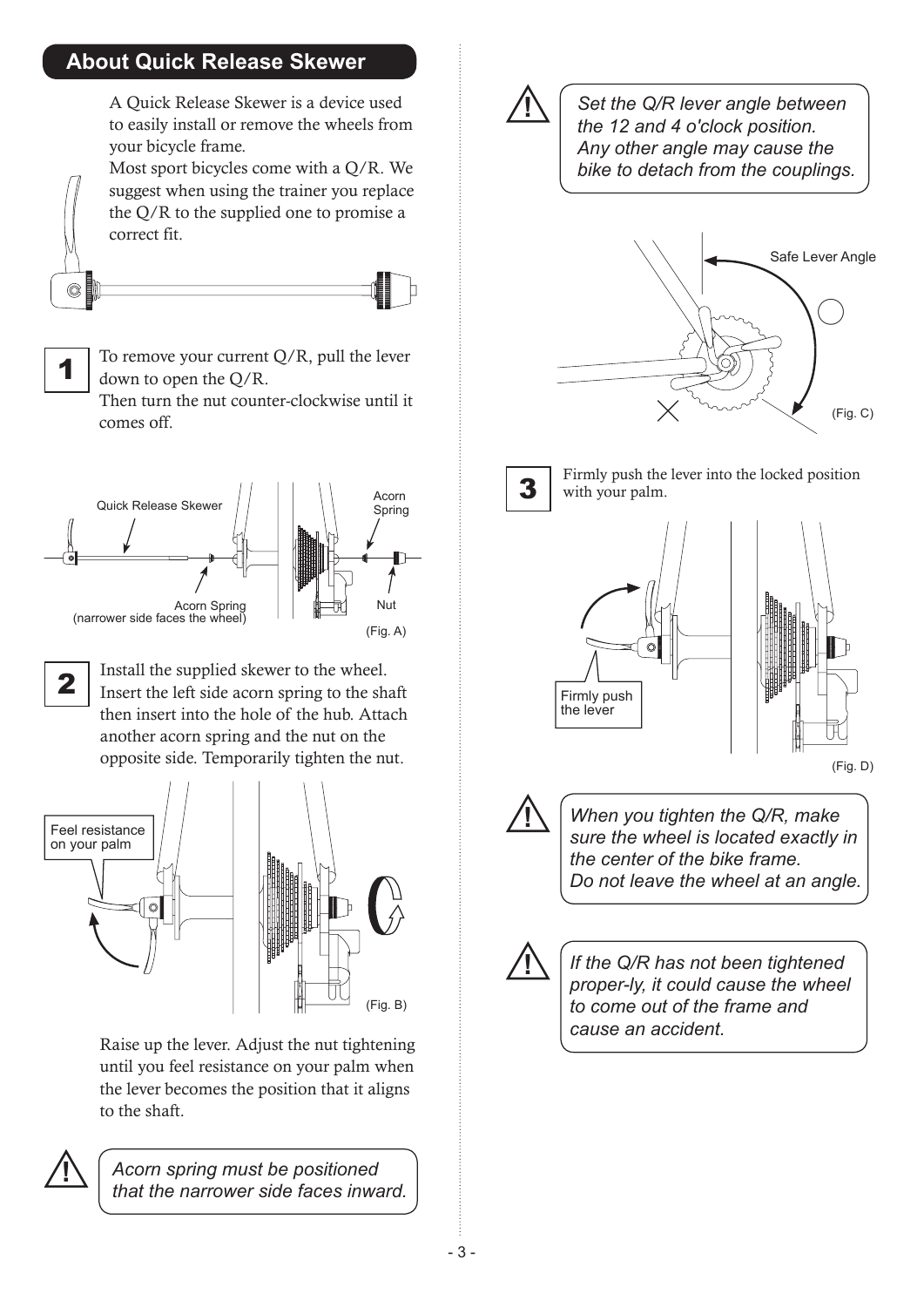**Required Tools:** 10mm Spanner, 4mm Hex Wrench (not supplied)

**1.** Replace the quick release skewer on the one included with the LR341. The coupling is designed to fit the supplied Q/R only. Minoura is not responsible to any troubles caused by using your own skewer.



**!** *If your bike is not a quick release skewer type, but a hub nut type, remove the Grommet (a black plastic skewer nut protecter) from the right side coupling.*



*It is not necessary to replace the supplied skewer to another one if you want to ride your bicycle outside.* **!**

2. Install the Mag unit to the frame. First, install the knob bolt to micro-adjust the roller pressure against the tire. Put the T-shaped Plate Nut into the hole on the bracket from the backside.

> Screw the Knob Bolt with the Flat Washer and the Acorn Spring to the Plate Nut through the hole. (see Fig. E)

**!**

*Make sure the Acorn spring is in the correct direction. (see Fig. E)*

Nylon Nut Install the base plate of the Mag unit to the frame. Remove the Pivot Bolt, align the holes to the bracket. Put the Pivot Bolt through the holes, then tighten the Nylon Nut. (see Fig. F) If you tighten the nut too much, the Mag unit won't move. If it's too loose, you may pinch your finger.

Precisely adjust the nut tightening as the Mag unit will come down smoothly and slowly by its own weight.

Fully open the legs and place on the floor. Make sure all 4 rubber feet solidly contact the floor or ground. (see Fig. G) 4.

> If the trainer is unstable, pull on each leg to make sure each leg is fully extended for maximum stability.

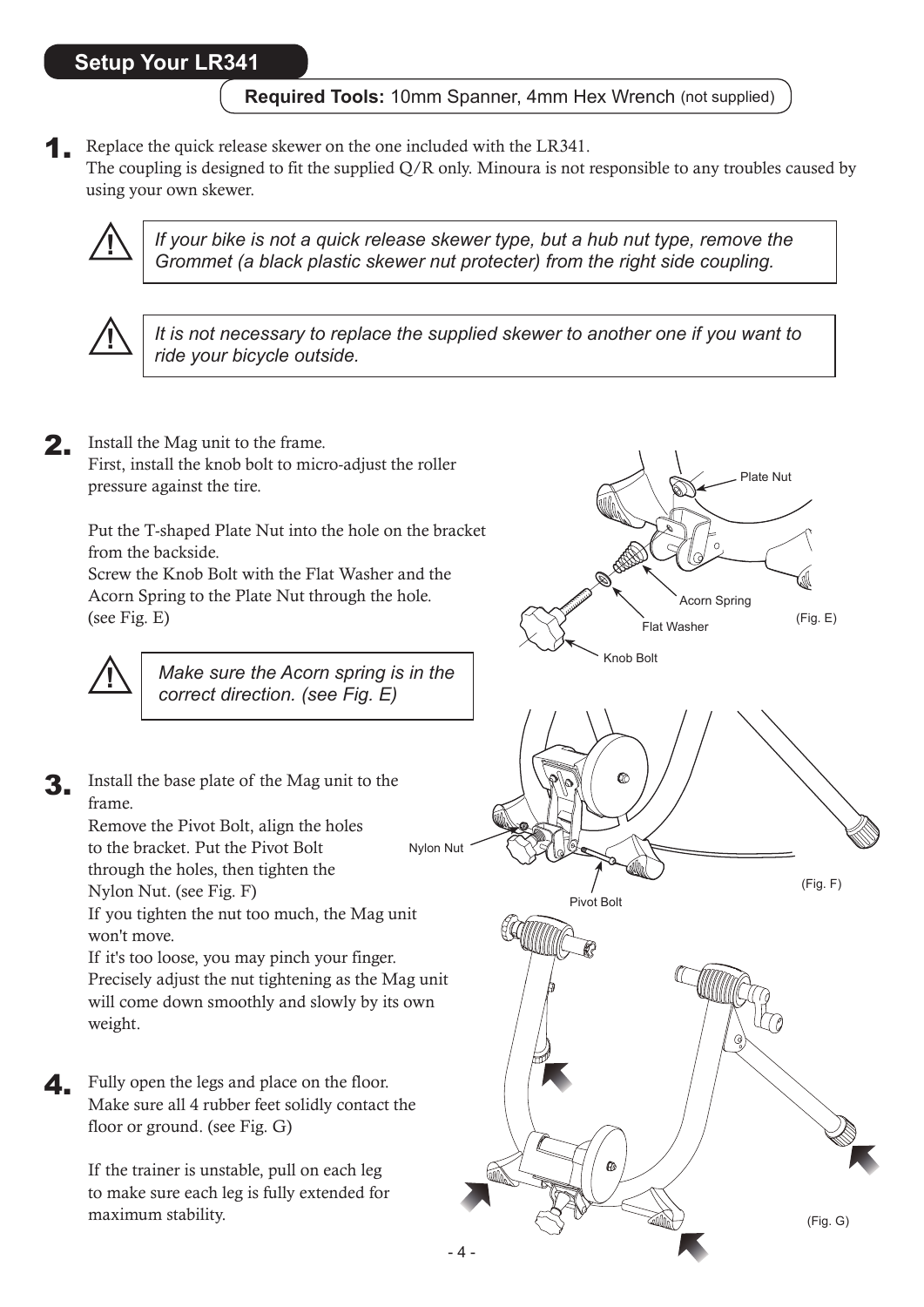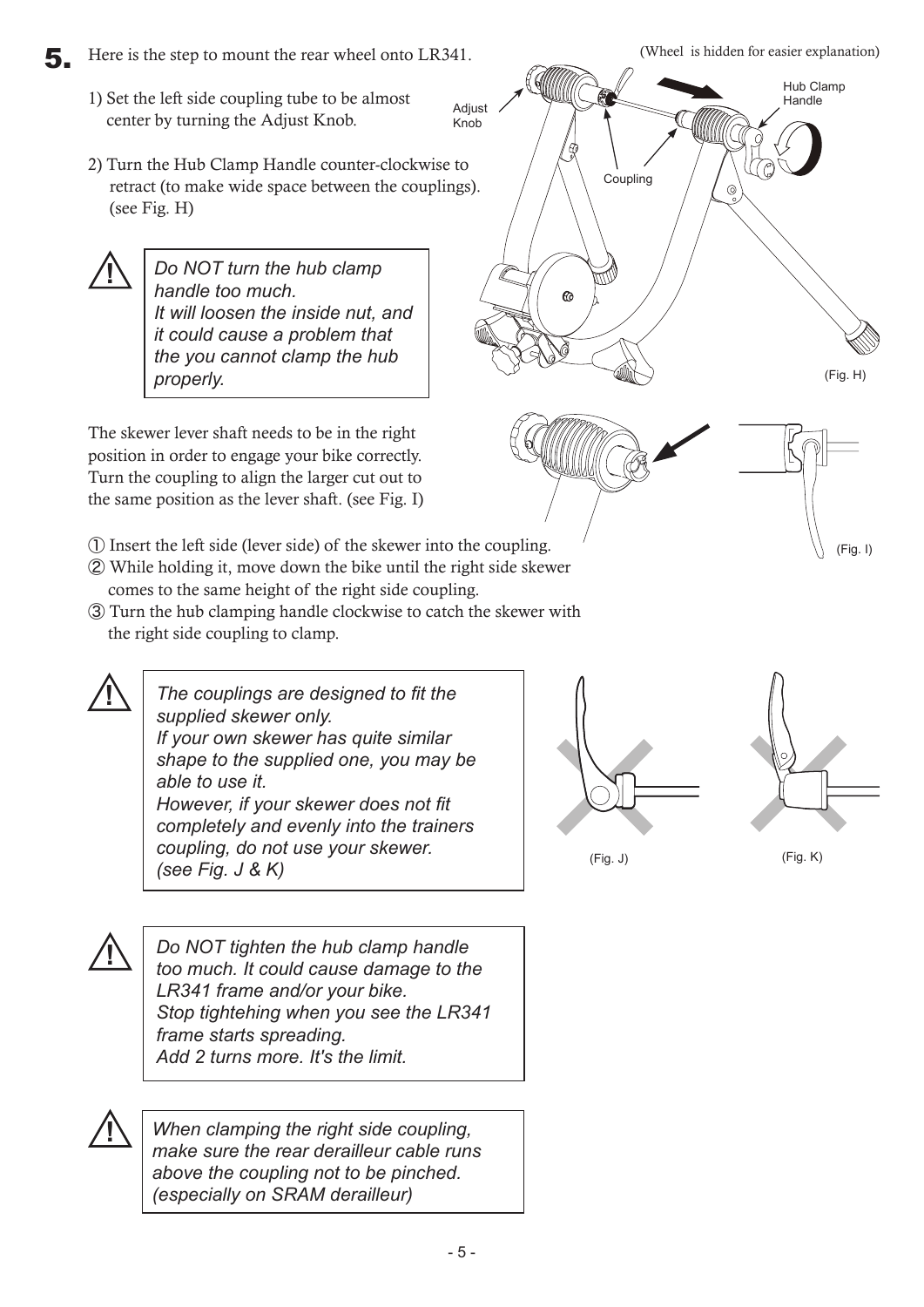Turn the knob bolt clockwise to compress the drive roller to the tire. (see Fig. L) The ideal level is that the tire is compressed in the depth of  $3 - 4$ mm. (see Fig. M) 6.

> *Precise contact between your tire and the drive roller is critical. If the contact is too loose, your tire will slip and training will suffer. If it's too tight you will wear out your tire and possibly damage the drive roller. It's highly recommended that you increase the tire air pressure 10% more than your usual level to extend the tire life.*

![](_page_5_Picture_2.jpeg)

**!**

The tire should sit in the center area of the drive roller, and you must avoid the tire touching any other area such as plastic housing. (see Fig. N) It the tire has conflicts, premature wear may occur. (see Fig. P) 7.

To adjust the tire position, loosen the hub clamp handle, then turn the Adjust Knob on the left side coupling.

The Mag unit position is also adjustable side to side by loosening the bottom bolts. (see Fig. O) In addition, the Mag unit installation position can be changed in 2 levels.

![](_page_5_Figure_6.jpeg)

![](_page_5_Figure_7.jpeg)

 $(Fig. L)$  (Fig. M) (Fig,. N) Q) nlllin

When you remove the bike from LR341, loosen the knob bolt to release the tire from the drive roller first. After that, loosen the hub clamp handle. 8.

If you have loosened the handle without loosening the knob bolt, it could terminate the re-installation of the bike because the drive roller pushes out the tire.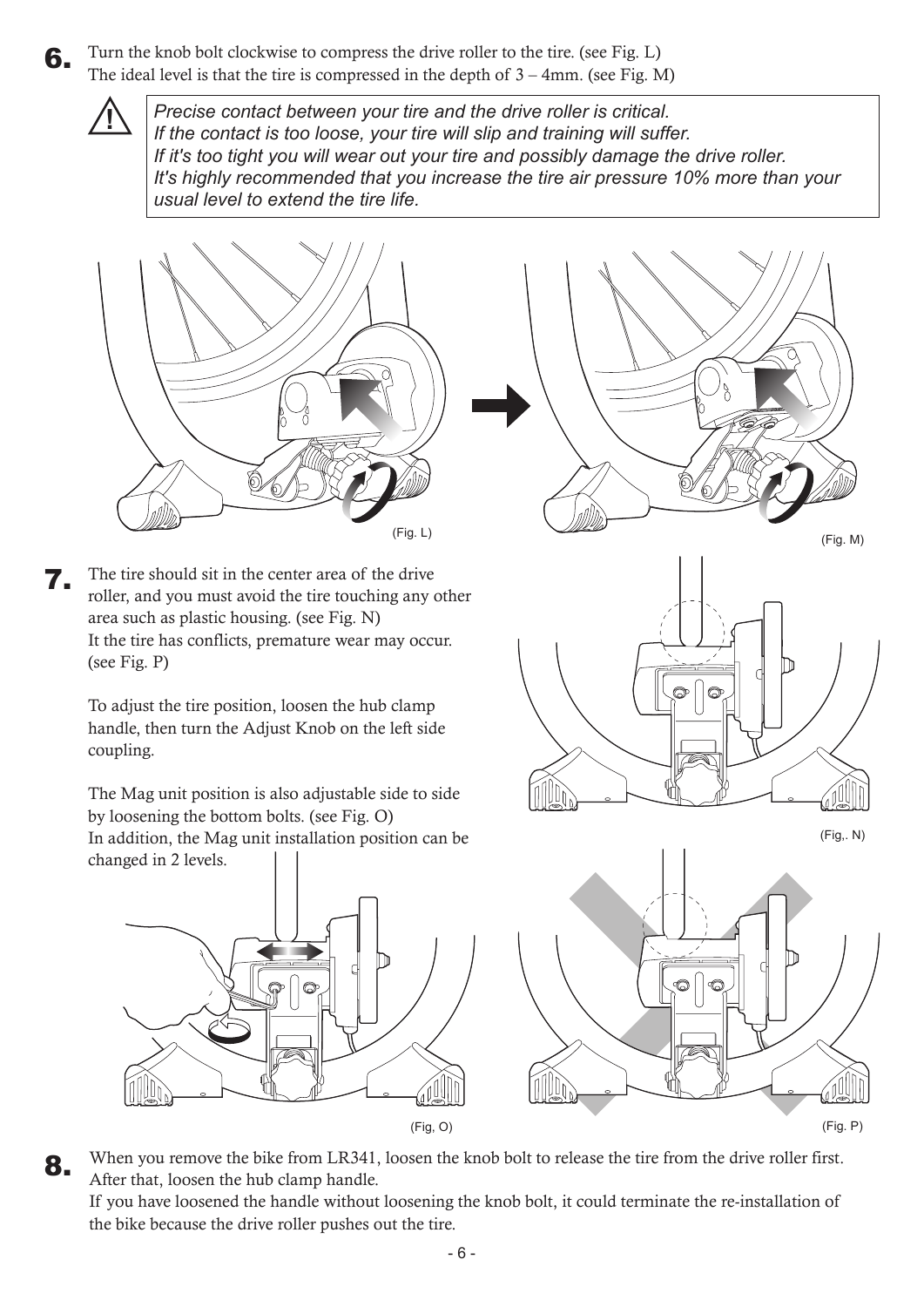# **How To Install Remote Shifter 2**

**Required Tool:** 1 x M4 Hex Wrench

LR341 comes with a convenient remote shifter device. By installing it on your handlebar or stem, you can adjust the resistance in 7 different levels without getting off the bike. The remote shifter should be used in conjunction with the gears on your bike to achieve maximum efficiency in your workout.

#### **How to install the remote shifter**

- 1) Wrap the flexible plastic band around the handlebar,
- 2) Put the hook to the gutter on the plastic shifter base,
- 3) Flip up the lever to lock.

The remote shifter is pre-adjusted to fit the standard handlebar size; 22mm (7/8") diameter.

If it becomes loose or too tight, or you need to install the shifter onto an oversized handlebar or stem, adjust the band length by turning the plastic screw on the band with an M4 hex wrench.

(see Fig. S)

*(Please be advised that the hex wrench doesn't come in the package)*

**!** *The plastic band and screw are not made to be abused. Do not over-tighten. You should take off the hook before adjusting.*

![](_page_6_Figure_12.jpeg)

Increase

# **How To Adjust Resistance Level**

#### **How to increase the resistance level**

Twist the shifter lever toward "H" symbol

### **How to reduce the resistance level**

Twist the shifter lever toward "L" symbol

![](_page_6_Picture_18.jpeg)

**!** *"L" is not zero resistance. There is still some resistance at "L" level due to the roller compression to the tire.*